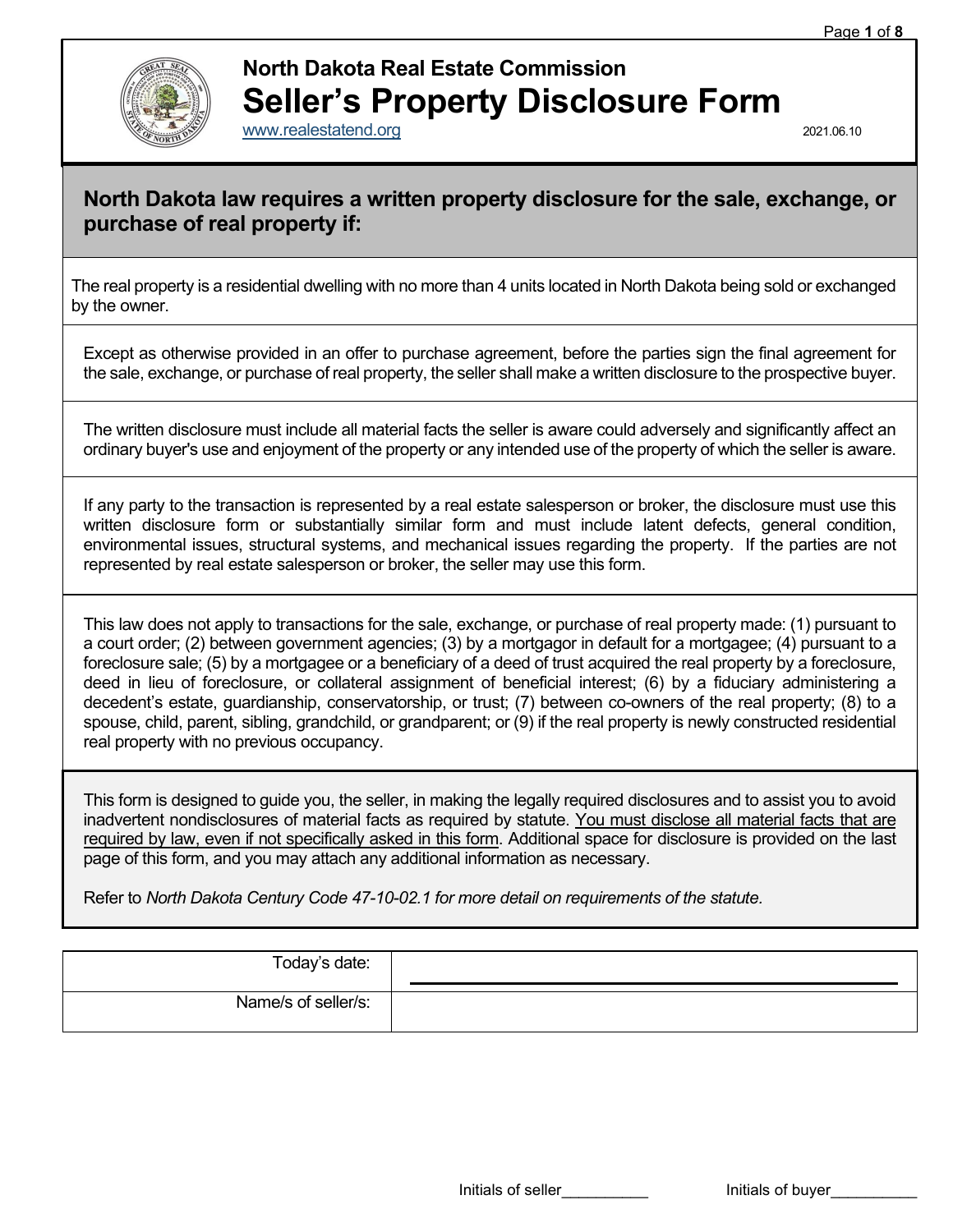| Address of property being sold:                                         |            |               |
|-------------------------------------------------------------------------|------------|---------------|
| How long have you owned the property?                                   |            |               |
| State in number of years and months.                                    | # of years | $#$ of months |
| How long have you occupied the property?<br>Provide dates of occupancy. |            |               |

|                 |                                                                                                                |            |           | UNK=unknown |
|-----------------|----------------------------------------------------------------------------------------------------------------|------------|-----------|-------------|
|                 | A. Structure                                                                                                   | <b>YES</b> | <b>NO</b> | <b>UNK</b>  |
| 1               | What is the age of the structure? _____# of years ____# of months                                              |            |           |             |
| $\overline{2}$  | Has the structure been altered? (for example, additions, altered roof lines, changes to<br>load-bearing walls) |            |           |             |
|                 | If "Yes," please specify what was done, when and by whom.                                                      |            |           |             |
| 3               | During your ownership, has there been work on the property which required building<br>permits?                 |            |           |             |
|                 | If "Yes," was a permit obtained?                                                                               |            |           |             |
| 4               | Has the property been damaged by fire, smoke, wind, floods, hail, snow, frozen pipes,<br>or broken water line? |            |           |             |
|                 | If "Yes," explain:                                                                                             |            |           |             |
| 5               | Does the roof leak or has it leaked in the past?                                                               |            |           |             |
|                 | If "Yes," explain:                                                                                             |            |           |             |
| 6               | Has there been any damage from condensation or ice buildup?                                                    |            |           |             |
|                 | If "Yes," explain:                                                                                             |            |           |             |
| $\overline{7}$  | Is there any dry rot in the structure?                                                                         |            |           |             |
|                 | If "Yes," explain:                                                                                             |            |           |             |
| 8               | Has the siding been damaged?                                                                                   |            |           |             |
|                 | If "Yes," explain:                                                                                             |            |           |             |
| 9               | Has the flooring or floors been damaged?                                                                       |            |           |             |
|                 | If "Yes," explain:                                                                                             |            |           |             |
| 10 <sup>1</sup> | Has there been damage to windows?                                                                              |            |           |             |
|                 | If "Yes," explain:                                                                                             |            |           |             |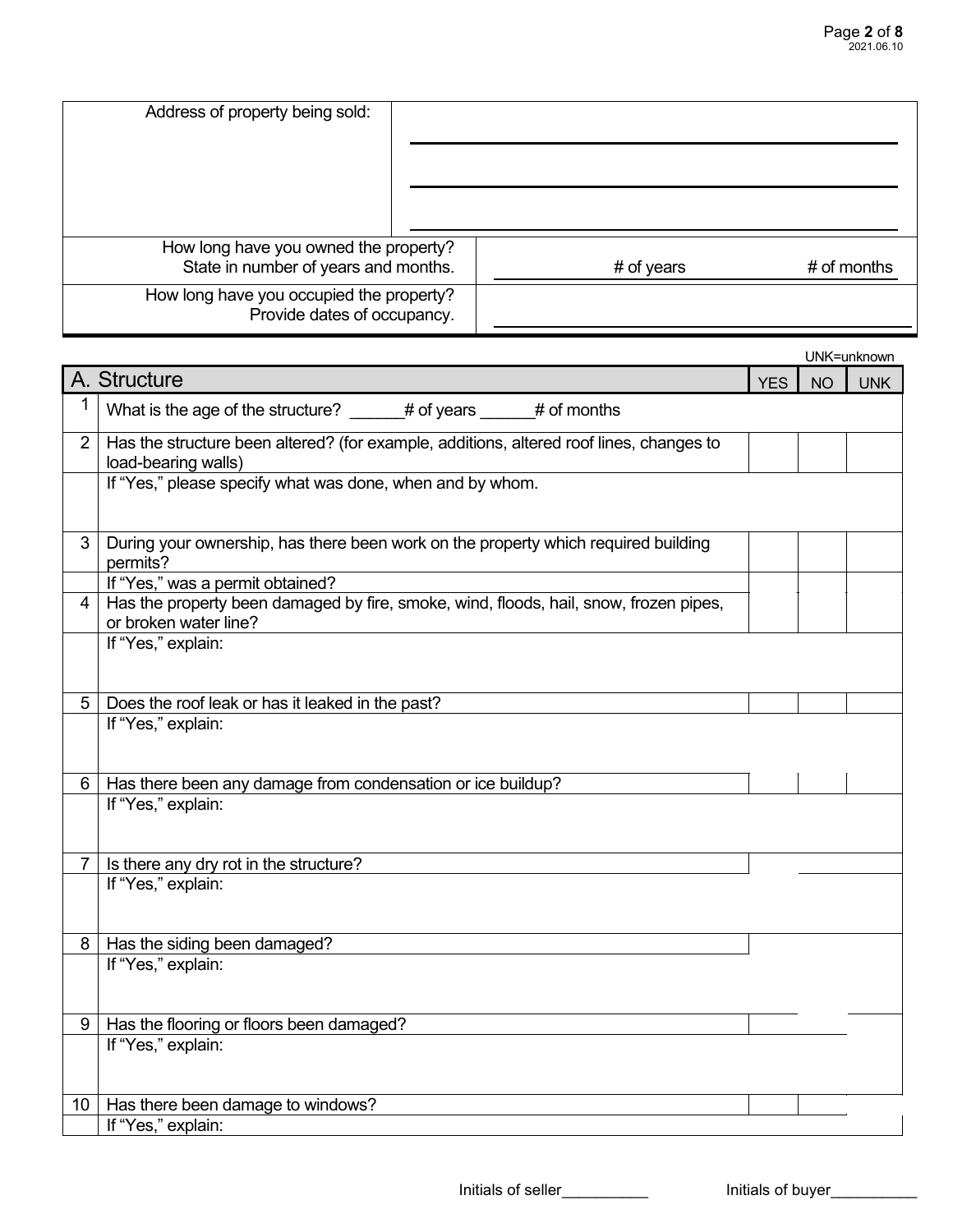| 11 | Has there been damage to doors?                 |  |
|----|-------------------------------------------------|--|
|    | If "Yes," explain:                              |  |
| 12 | Are the rain gutters and downspouts functional? |  |
|    | If "No," explain:                               |  |

|                  |                                                                                                                                            |            |           | UNK=unknown |
|------------------|--------------------------------------------------------------------------------------------------------------------------------------------|------------|-----------|-------------|
|                  | A. Structure, continued                                                                                                                    | <b>YES</b> | <b>NO</b> | <b>UNK</b>  |
| 13 <sup>°</sup>  | Has there been damage to the roof or shingles?                                                                                             |            |           |             |
|                  | If "Yes," explain:                                                                                                                         |            |           |             |
|                  |                                                                                                                                            |            |           |             |
| 14               | Have you been paid for damage claims by insurance coverage?                                                                                |            |           |             |
|                  | If "Yes," explain:                                                                                                                         |            |           |             |
|                  |                                                                                                                                            |            |           |             |
|                  |                                                                                                                                            |            |           |             |
| 15 <sub>15</sub> | Has there been any water damage to the structure?                                                                                          |            |           |             |
|                  | If "Yes," explain:                                                                                                                         |            |           |             |
|                  |                                                                                                                                            |            |           |             |
| 16               | Are there cracks in the floor or walls of the basement?                                                                                    |            |           |             |
|                  | If "Yes," explain:                                                                                                                         |            |           |             |
|                  |                                                                                                                                            |            |           |             |
|                  |                                                                                                                                            |            |           |             |
| 17               | Is a drain or sump pump installed and working properly?                                                                                    |            |           |             |
|                  | If "No," explain:                                                                                                                          |            |           |             |
|                  |                                                                                                                                            |            |           |             |
| 18               | Are there cracks in the driveway, garage floor, sidewalks, patio, or other outside hard                                                    |            |           |             |
|                  | surface areas?                                                                                                                             |            |           |             |
|                  | If "Yes," explain:                                                                                                                         |            |           |             |
|                  |                                                                                                                                            |            |           |             |
|                  |                                                                                                                                            |            |           |             |
| 19               | Are there additional property conditions that have not been described above (for                                                           |            |           |             |
|                  | example, uneven floors, material cracks or settling, shifting, deterioration, or other<br>problems with the foundation, floors, or walls)? |            |           |             |
|                  | If "Yes," explain:                                                                                                                         |            |           |             |
|                  |                                                                                                                                            |            |           |             |
|                  |                                                                                                                                            |            |           |             |
| 20               | Has there been any other damage to the interior or exterior of the structure from any                                                      |            |           |             |
|                  | cause?                                                                                                                                     |            |           |             |
|                  | If "Yes," explain:                                                                                                                         |            |           |             |
|                  |                                                                                                                                            |            |           |             |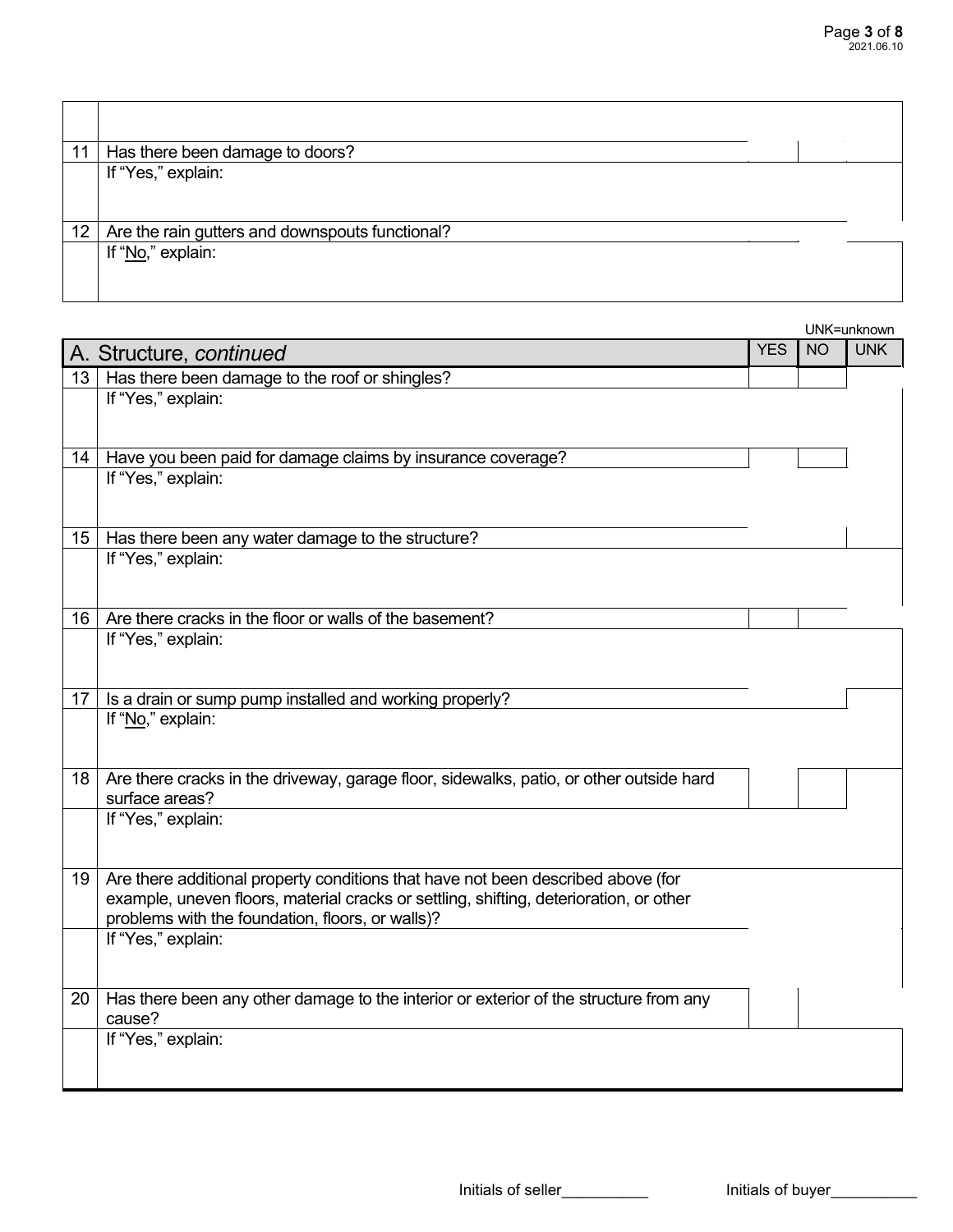|                |                                                                                             |            |    | UNK=unknown |
|----------------|---------------------------------------------------------------------------------------------|------------|----|-------------|
|                | <b>B. Water and Sewer</b>                                                                   | <b>YES</b> | NO | <b>UNK</b>  |
|                | What is the source of household water? Check one:<br>city<br>well<br>rural<br>$\Box$<br>I.  |            |    |             |
| $\overline{2}$ | What is the type of sewer system? Check one:<br>septic tank with drain field<br>$\Box$ city |            |    |             |
| 3              | Is the sewer system in working order?                                                       |            |    |             |
|                | If "No," explain:                                                                           |            |    |             |

|   | UNK=unknown                                                                           |            |           |            |  |  |
|---|---------------------------------------------------------------------------------------|------------|-----------|------------|--|--|
|   | B. Water and Sewer, continued                                                         | <b>YES</b> | <b>NO</b> | <b>UNK</b> |  |  |
| 4 | Have you had problems such as back up, leakage, or other problems with sewer or       |            |           |            |  |  |
|   | septic systems?                                                                       |            |           |            |  |  |
|   | If "Yes," explain:                                                                    |            |           |            |  |  |
|   |                                                                                       |            |           |            |  |  |
|   |                                                                                       |            |           |            |  |  |
| 5 | Have there been any plumbing leaks?                                                   |            |           |            |  |  |
|   | If "Yes," explain:                                                                    |            |           |            |  |  |
|   |                                                                                       |            |           |            |  |  |
|   |                                                                                       |            |           |            |  |  |
| 6 | Are the toilets functioning properly?                                                 |            |           |            |  |  |
|   | If "No," explain:                                                                     |            |           |            |  |  |
|   |                                                                                       |            |           |            |  |  |
|   |                                                                                       |            |           |            |  |  |
|   | Have you had clogged drains?                                                          |            |           |            |  |  |
|   | If "Yes," explain:                                                                    |            |           |            |  |  |
|   |                                                                                       |            |           |            |  |  |
|   |                                                                                       |            |           |            |  |  |
| 8 | Is there a water well/s on the property?                                              |            |           |            |  |  |
| 9 | Are there any shut off, disconnected, or abandoned wells, underground water, or sewer |            |           |            |  |  |
|   | tanks on the property?                                                                |            |           |            |  |  |

|   |                                                                                    |            | UNK=unknown |            |
|---|------------------------------------------------------------------------------------|------------|-------------|------------|
|   | C. Electrical and Mechanical                                                       | <b>YES</b> | NO          | <b>UNK</b> |
|   | Are there any electrical outlets, switches, utilities not in proper working order? |            |             |            |
|   | If "Yes," explain:                                                                 |            |             |            |
|   |                                                                                    |            |             |            |
| 2 | Have you had any problems with the electrical system?                              |            |             |            |
|   | If "Yes," explain:                                                                 |            |             |            |
|   |                                                                                    |            |             |            |
| 3 | Have you had any problem with the heating system?                                  |            |             |            |
|   | If "Yes," explain:                                                                 |            |             |            |
|   |                                                                                    |            |             |            |
|   |                                                                                    |            |             |            |
| 4 | Have you had any problem with the water heater?                                    |            |             |            |
|   | If "Yes," explain:                                                                 |            |             |            |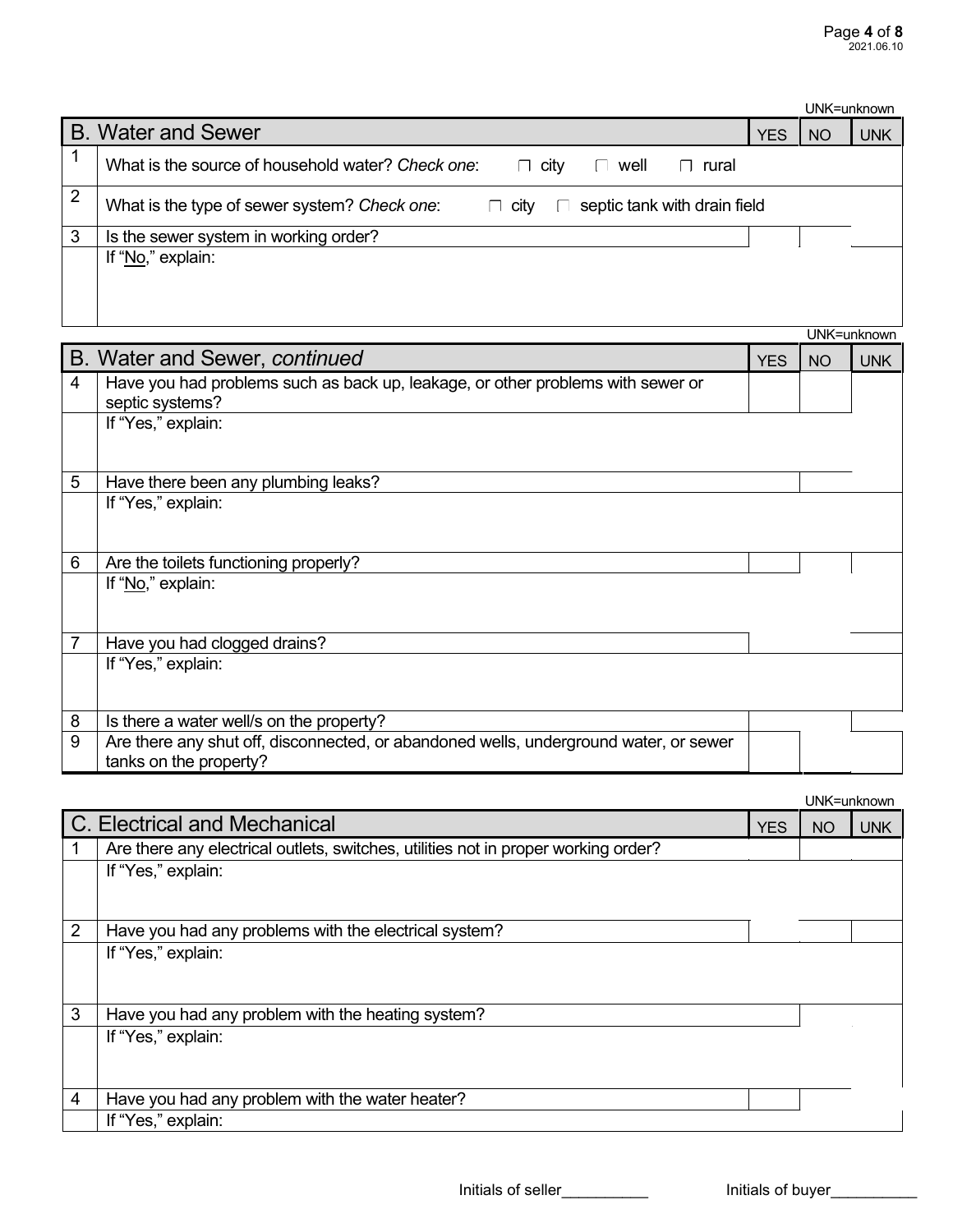| 5 | Have you had any problem with the air conditioning?                                                             |
|---|-----------------------------------------------------------------------------------------------------------------|
|   | If "Yes," explain:                                                                                              |
| 6 | Have you had any problem with the fireplace? (Mark NA in "NO" if the property does<br>not include a fireplace.) |
|   | If "Yes," explain:                                                                                              |

|                |                                                                                      |            | UNK=unknown |            |
|----------------|--------------------------------------------------------------------------------------|------------|-------------|------------|
|                | <b>D. Environmental Conditions</b>                                                   | <b>YES</b> | <b>NO</b>   | <b>UNK</b> |
| 1              | Are there underground storage tanks?                                                 |            |             |            |
| $\overline{2}$ | Are there asbestos-containing materials in the property?                             |            |             |            |
|                | If "Yes," explain:                                                                   |            |             |            |
|                |                                                                                      |            |             |            |
| $\mathfrak{S}$ | Are there any lead hazards (such as lead paint, lead pipes, lead in soil)?           |            |             |            |
|                | If "Yes," attach all available records and reports about lead-based hazards.         |            |             |            |
|                |                                                                                      |            |             |            |
|                |                                                                                      |            |             |            |
| 4              | Has the property been tested for radon?<br>If "Yes," when and what were the results? |            |             |            |
|                |                                                                                      |            |             |            |
|                |                                                                                      |            |             |            |
| 5              | Are there or have there been any rodent, animal, or insect infestations?             |            |             |            |
|                | If "Yes," explain:                                                                   |            |             |            |
|                |                                                                                      |            |             |            |
| 6              | Are there or have there been pets on the property?                                   |            |             |            |
|                | If "Yes," explain:                                                                   |            |             |            |
|                |                                                                                      |            |             |            |
|                |                                                                                      |            |             |            |
| 7              | Are there drainage or flood issues?<br>If "Yes," explain:                            |            |             |            |
|                |                                                                                      |            |             |            |
|                |                                                                                      |            |             |            |
| 8              | Has there been flooding on the property?                                             |            |             |            |
|                | If "Yes," explain:                                                                   |            |             |            |
|                |                                                                                      |            |             |            |
| 9              | Is the property in a flood zone?                                                     |            |             |            |
|                | If "Yes," explain:                                                                   |            |             |            |
|                |                                                                                      |            |             |            |
|                |                                                                                      |            |             |            |
| 10             | Are you aware of any manufacture, storage, or use of methamphetamines on the         |            |             |            |
|                | property?<br>If "Yes," explain:                                                      |            |             |            |
|                |                                                                                      |            |             |            |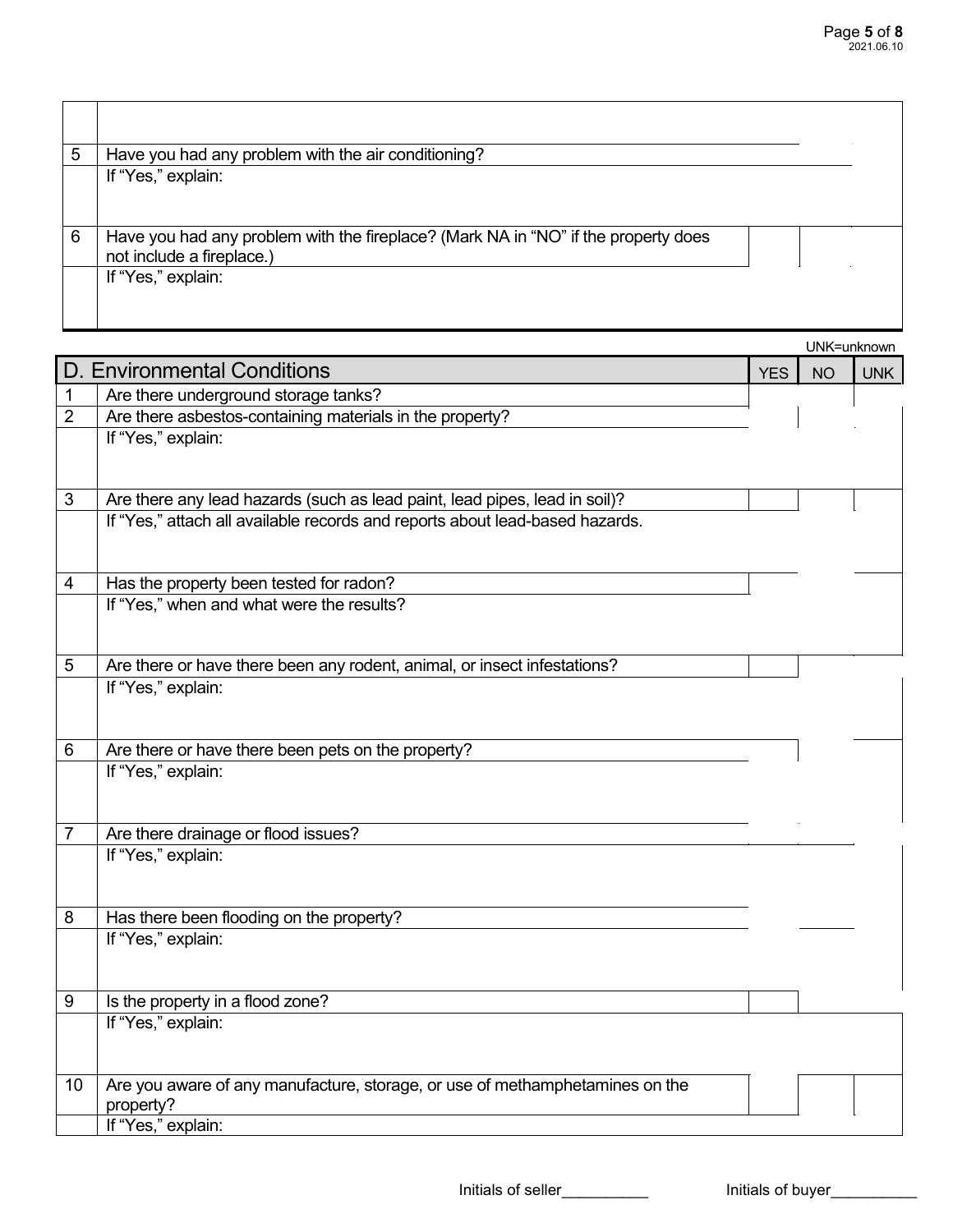| 11 | Is there visible evidence, or are you aware of mold growth in basement, closets,<br>bathrooms, or any other areas of the property? |  |
|----|------------------------------------------------------------------------------------------------------------------------------------|--|
|    | If "Yes," explain:                                                                                                                 |  |

|   |                                                                               |            |           | UNK=unknown |
|---|-------------------------------------------------------------------------------|------------|-----------|-------------|
|   | E. Land Use                                                                   | <b>YES</b> | <b>NO</b> | <b>UNK</b>  |
|   | Is the property subject to any deed restrictions, covenants, or reservations? |            |           |             |
|   | If "Yes," explain:                                                            |            |           |             |
|   |                                                                               |            |           |             |
| 2 | Is the property subject to any easements, shared driveways, party walls, or   |            |           |             |
|   | encroachments from or on adjacent property?                                   |            |           |             |
|   | If "Yes," explain:                                                            |            |           |             |
|   |                                                                               |            |           |             |
|   |                                                                               |            |           |             |
| 3 | Are there any existing leases?                                                |            |           |             |
|   | If "Yes," explain:                                                            |            |           |             |
|   |                                                                               |            |           |             |
|   |                                                                               |            |           |             |
| 4 | Is there a homeowners' association that has authority over the property?      |            |           |             |
|   | If "Yes," explain:                                                            |            |           |             |
|   |                                                                               |            |           |             |
|   |                                                                               |            |           |             |

This form continues on the next 2 pages.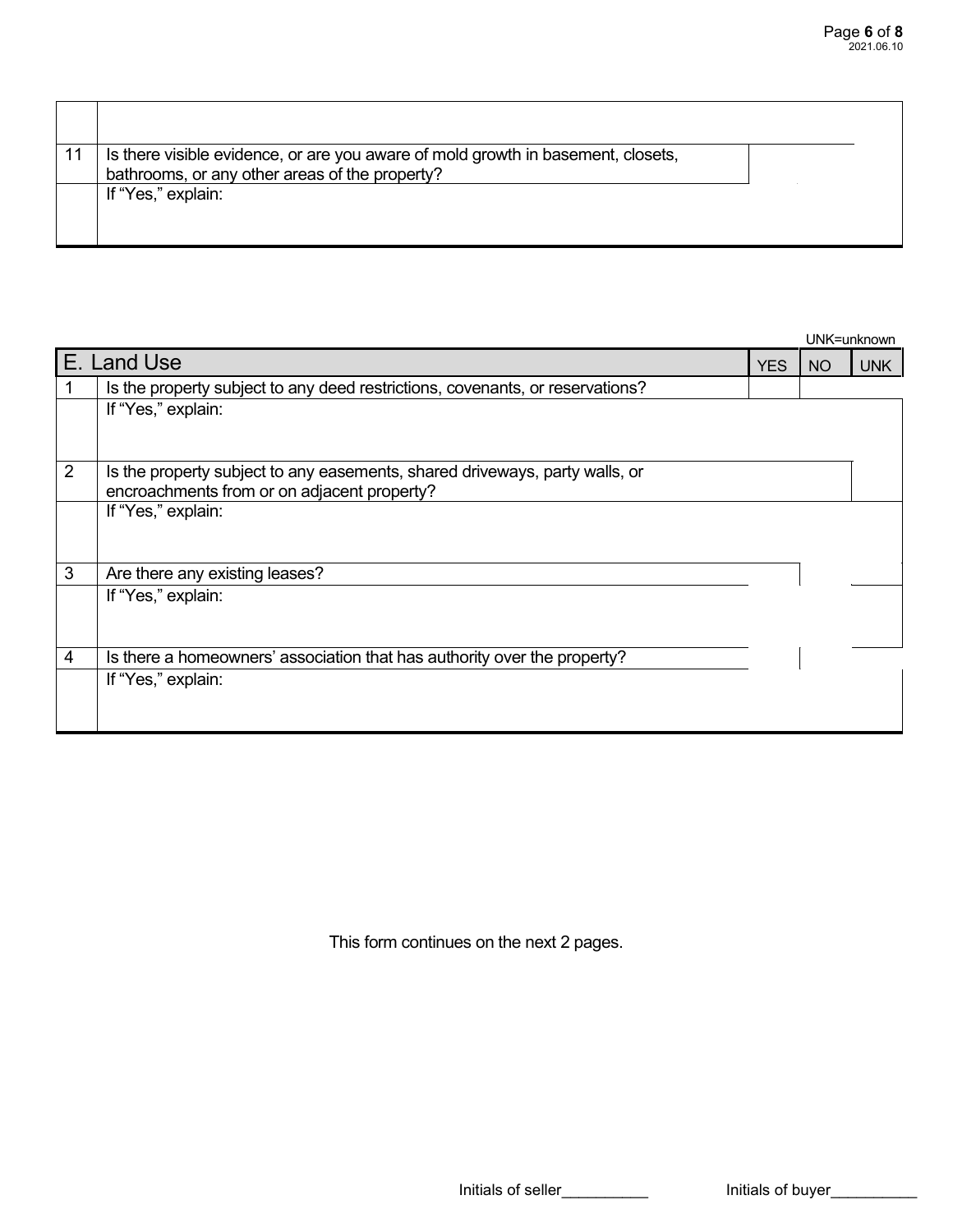| F. Systems and Appliances                                                                                              |                           |                                            |                   |  |  |    |                                |                 |                   |  |  |
|------------------------------------------------------------------------------------------------------------------------|---------------------------|--------------------------------------------|-------------------|--|--|----|--------------------------------|-----------------|-------------------|--|--|
| Mark "Yes" if listed item is in working order, "No" if it does not work, and "NA" if not applicable. *Use the space at |                           |                                            |                   |  |  |    |                                |                 |                   |  |  |
| the end of the list to provide explanations for any items that do not work, and to provide any other comments.         |                           |                                            |                   |  |  |    |                                |                 |                   |  |  |
|                                                                                                                        |                           |                                            | In working order: |  |  |    |                                |                 | In working order: |  |  |
|                                                                                                                        |                           | <b>YES</b><br>NO <sup>*</sup><br><b>NA</b> |                   |  |  |    | <b>YES</b>                     | NO <sup>*</sup> | <b>NA</b>         |  |  |
| 1                                                                                                                      | Air conditioner           |                                            |                   |  |  | 26 | Landscape lighting             |                 |                   |  |  |
| $\overline{2}$                                                                                                         | Air exchanger             |                                            |                   |  |  | 27 | Lawn sprinkler system          |                 |                   |  |  |
| 3                                                                                                                      | Attic fan                 |                                            |                   |  |  | 28 | Microwave oven                 |                 |                   |  |  |
| 4                                                                                                                      | Bathroom vent fans        |                                            |                   |  |  | 29 | Oven                           |                 |                   |  |  |
| 5                                                                                                                      | Built-in vacuum system    |                                            |                   |  |  | 30 | Plumbing systems               |                 |                   |  |  |
| 6                                                                                                                      | Carbon monoxide detectors |                                            |                   |  |  | 31 | Plumbing fixtures & mechanisms |                 |                   |  |  |
| $\overline{7}$                                                                                                         | Ceiling fans              |                                            |                   |  |  | 32 | Pool                           |                 |                   |  |  |
| 8                                                                                                                      | <b>Clothes washer</b>     |                                            |                   |  |  | 33 | Range                          |                 |                   |  |  |
| 9                                                                                                                      | Clothes dryer             |                                            |                   |  |  | 34 | Range exhaust hood             |                 |                   |  |  |
| 10                                                                                                                     | Central heating system    |                                            |                   |  |  | 35 | Refrigerator                   |                 |                   |  |  |
| 11                                                                                                                     | Dehumidifier              |                                            |                   |  |  | 36 | Satellite dish                 |                 |                   |  |  |
| 12                                                                                                                     | <b>Dishwasher</b>         |                                            |                   |  |  | 37 | Sauna                          |                 |                   |  |  |
| 13                                                                                                                     | Doorbell                  |                                            |                   |  |  | 38 | Security system                |                 |                   |  |  |
| 14                                                                                                                     | Drain tile system         |                                            |                   |  |  | 39 | Septic tank                    |                 |                   |  |  |
| 15                                                                                                                     | <b>Electrical systems</b> |                                            |                   |  |  | 40 | Smoke detectors                |                 |                   |  |  |
| 16                                                                                                                     | Fireplace                 |                                            |                   |  |  | 41 | Steam room/shower              |                 |                   |  |  |
| 17                                                                                                                     | Freezer                   |                                            |                   |  |  | 42 | Sump pump                      |                 |                   |  |  |
| 18                                                                                                                     | Gas grill                 |                                            |                   |  |  | 43 | <b>Television cable</b>        |                 |                   |  |  |
| 19                                                                                                                     | Garbage disposal          |                                            |                   |  |  | 44 | Trash compactor                |                 |                   |  |  |
| 20                                                                                                                     | Garage door opener        |                                            |                   |  |  | 45 | Washer & dryer hookups         |                 |                   |  |  |
| 21                                                                                                                     | Heating stove             |                                            |                   |  |  | 46 | Water heater                   |                 |                   |  |  |
| $\overline{22}$                                                                                                        | Hot tub                   |                                            |                   |  |  | 47 | Water treatment systems        |                 |                   |  |  |
| 23                                                                                                                     | Humidifier                |                                            |                   |  |  | 48 | Window air conditioners        |                 |                   |  |  |
| 24                                                                                                                     | Internet cable            |                                            |                   |  |  | 49 | <b>Window treatments</b>       |                 |                   |  |  |
| 25                                                                                                                     | In-wall speakers          |                                            |                   |  |  | 50 | Other                          |                 |                   |  |  |

\*Use the space below to explain or comment on items on the list directly above. Identify listed items by number as well as by item name.